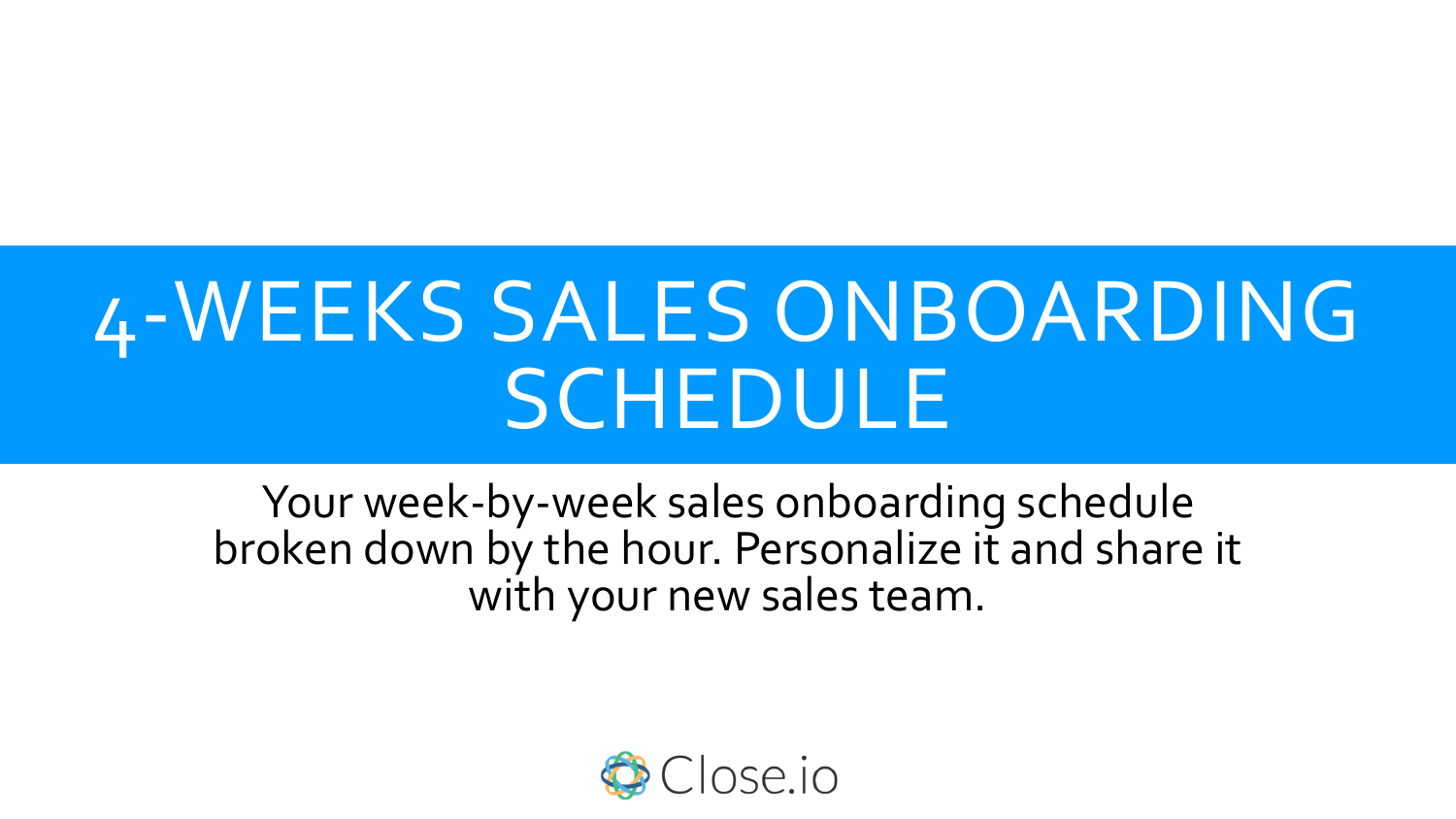#### SATURDAY ORIENTATION SCHEDULE

| <b>Morning</b>                                                                                                                                                                                                                                                                                                                                                                                                                                                                                       | Afternoon                                                                                                                                                                                                                                                                                                                                                                                                                                                                                                                                                                                                                                                                              |
|------------------------------------------------------------------------------------------------------------------------------------------------------------------------------------------------------------------------------------------------------------------------------------------------------------------------------------------------------------------------------------------------------------------------------------------------------------------------------------------------------|----------------------------------------------------------------------------------------------------------------------------------------------------------------------------------------------------------------------------------------------------------------------------------------------------------------------------------------------------------------------------------------------------------------------------------------------------------------------------------------------------------------------------------------------------------------------------------------------------------------------------------------------------------------------------------------|
| $9:30 - 10:00$<br>Arrival, Coffee & Light Breakfast Provided (Deck 01)<br>10:00-11:00<br>$\bullet$<br>The Smart Host Story & Vision (Led by Evan: Deck 01)<br>○ Our Story, The Vision, The Next Year, Q&A<br>11:00-11:30<br>$\bullet$<br>Our Product (Led by Dave: Deck o2)<br>Demo, Interacting with Engineering, Product Roadmap,<br>$\circ$<br>Q&A<br>$\bullet$<br>11:30-12:00<br>The Vacation Rental Industry (Led by Nick: Deck 03)<br>Our Customers, The Players, The Partners, Q&A<br>$\circ$ | $\bullet$<br>12:00-1:00<br><b>Team Lunch</b><br>$1:00 - 1:30$<br>$\bullet$<br>The Next Four Weeks (Led by Nick: Deck 04)<br>$1:30 - 2:30$<br>$\bullet$<br>Tools of the Trade (Led by Nick: Deck 05)<br>The Office & Equipment; Email, Google Apps; Zenefits,<br>$\circ$<br>Documents; Asana; Slack; Close.io<br>$\bullet$<br>$2:30 - 3:30$<br>Preparing For Week One (Led by Nick: Deck o6)<br>Navigating Close.io; Phone Script; Email Blasts;<br>$\circ$<br><b>Individual &amp; Team Goals</b><br>$\bullet$<br>$3:30 - 4:00$<br>Our Organization (Led by Evan: Deck 07)<br>o Week by Week; Roles; Metrics; Values<br>4:00-5:30<br>$\bullet$<br><b>Team Happy Hour (Location TBA)</b> |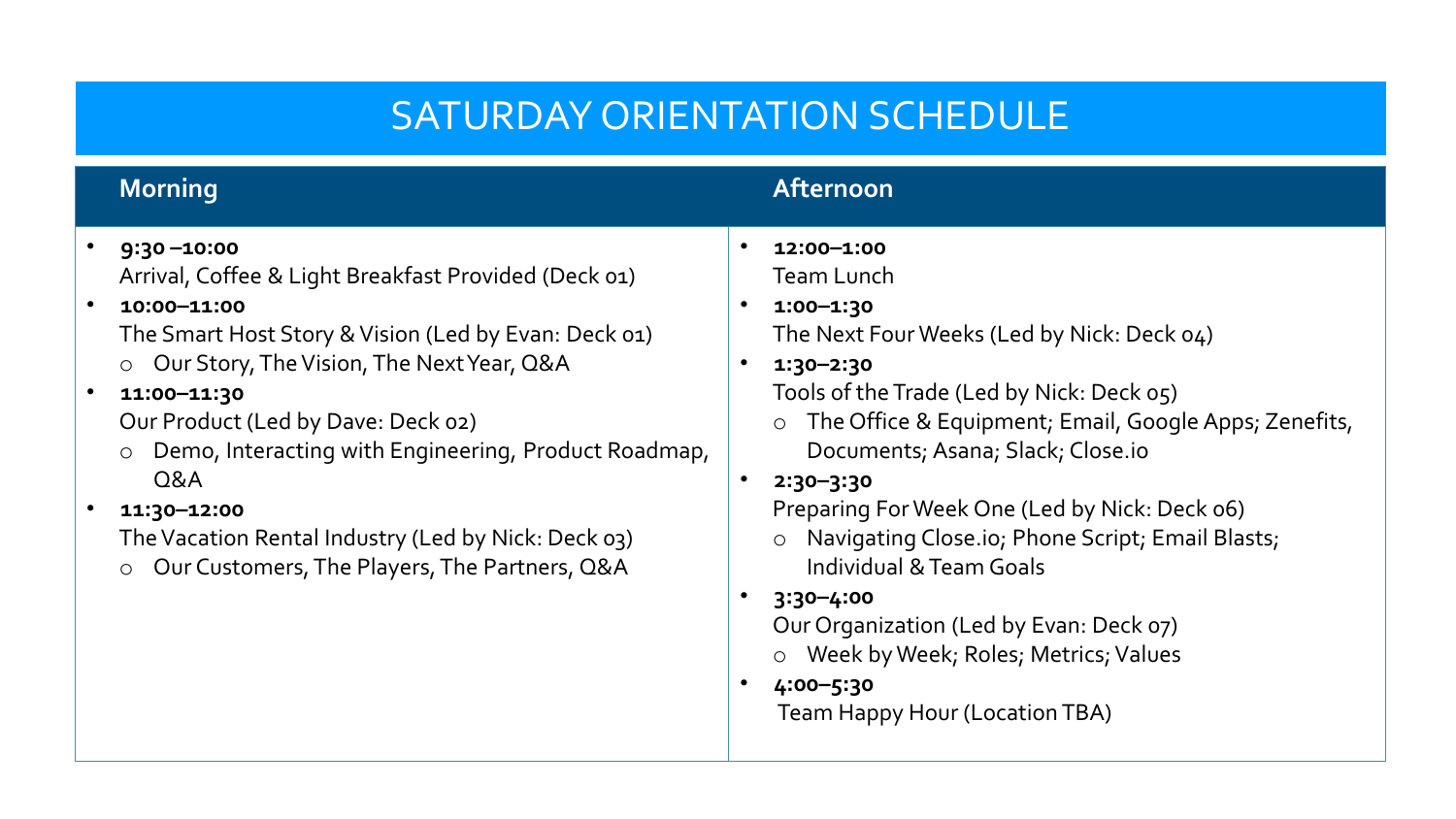#### WEEK ONE SCHEDULE

| <b>Monday</b>                                                                                                                                                                                                                                 | <b>Tuesday</b>                                                                                                                                                                                                                                                                                         | Wednesday                                                                                                                                                                                                                                                                 | Thursday                                                                                                                                                                                                                                 | <b>Friday</b>                                                                                                                                                                                   |
|-----------------------------------------------------------------------------------------------------------------------------------------------------------------------------------------------------------------------------------------------|--------------------------------------------------------------------------------------------------------------------------------------------------------------------------------------------------------------------------------------------------------------------------------------------------------|---------------------------------------------------------------------------------------------------------------------------------------------------------------------------------------------------------------------------------------------------------------------------|------------------------------------------------------------------------------------------------------------------------------------------------------------------------------------------------------------------------------------------|-------------------------------------------------------------------------------------------------------------------------------------------------------------------------------------------------|
| 9:30-10:00<br>Arrival<br>10:00-11:00<br>Session: Cold Call +<br><b>Scheduling Demo</b><br>Intro<br>11:00-1:00<br>Selling<br>$1:00 - 2:00$<br><b>Session: Mock Calls</b><br>$2:00 - 5:30$<br>Selling<br>$5:30 - 6:00$<br>Sales Team<br>Standup | 9:30-10:00<br>Arrival<br>10:00-10:30<br>$\bullet$<br>Session: Close.io<br>(CRM Training)<br>10:30-1:00<br>Selling<br>$1:00 - 2:00$<br>$\bullet$<br>Session: Mock Calls<br>$2:00 - 4:30$<br>Selling<br>4:30-5:00<br>Sales Team Standup<br>5:00-5:30<br><b>Zenefits</b><br>Onboarding (HR<br>Onboarding) | 9:30-10:00<br>$\bullet$<br>Arrival<br>10:00-11:30<br>$\bullet$<br><b>Company Weekly</b><br><b>Sprint Meeting</b><br>11:30-1:00<br>Selling<br>$1:00 - 2:00$<br><b>Session: Cold Emails</b><br>$\bullet$<br>$2:00 - 5:30$<br>Selling<br>$5:30 - 6:00$<br>Sales Team Standup | 9:30-10:00<br>Arrival<br>10:00-11:30<br><b>Weekly Sprint</b><br>Meeting<br>$1:00 - 2:30$<br><b>Session: Call Review</b><br>$2:30 - 3:30$<br>Session: The Entire<br><b>Team Does Cold</b><br>Calls<br>$5:30 - 6:00$<br>Sales Team Standup | 9:30-10:00<br>$\bullet$<br>Arrival<br>10:00-2:30<br>$\bullet$<br>Selling<br>$2:30 - 4:00$<br>$\bullet$<br>Session: Time<br>Capsule <sup>1</sup><br>4:00-4:30<br>$\bullet$<br>Sales Team Standup |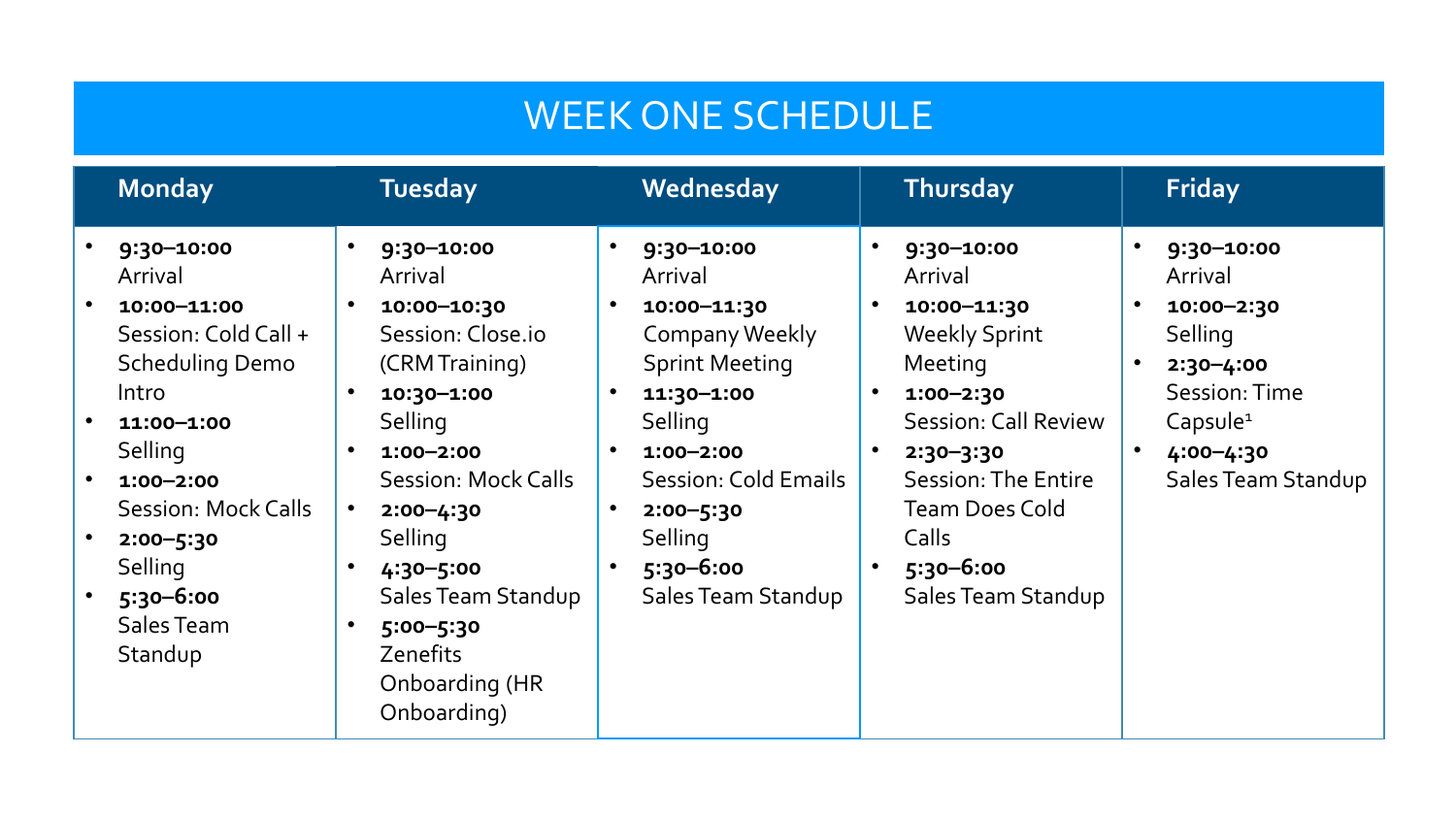#### WEEK TWO SCHEDULE

| <b>Monday</b>                                                                            | <b>Tuesday</b>                                                                                                                                                                                                         | Wednesday                                                                                                                                                                              | Thursday                                                                              | Friday                                                                                                                                                                                                                           |
|------------------------------------------------------------------------------------------|------------------------------------------------------------------------------------------------------------------------------------------------------------------------------------------------------------------------|----------------------------------------------------------------------------------------------------------------------------------------------------------------------------------------|---------------------------------------------------------------------------------------|----------------------------------------------------------------------------------------------------------------------------------------------------------------------------------------------------------------------------------|
| 9:30-10:00<br>Arrival<br>10:00-5:30<br>Selling<br>$5:30 - 6:00$<br>Sales Team<br>Standup | 9:30-10:00<br>$\bullet$<br>Arrival<br>10:00-11:00<br>Session: Objection<br>Management<br>11:00-4:30<br>Selling<br>4:30-5:30<br><b>Sales Team Sprint</b><br>Sync Up <sup>2</sup><br>$5:30 - 6:00$<br>Sales Team Standup | 9:30-10:00<br>Arrival<br>10:00-11:00<br>Company Weekly<br>Review<br>11:00-4:00<br>Selling<br>4:00-5:00<br>One Minute Life<br>Story <sup>3</sup><br>$5:30 - 6:00$<br>Sales Team Standup | 9:30-10:00<br>Arrival<br>10:00-5:30<br>Selling<br>$5:30 - 6:00$<br>Sales Team Standup | 9:30-10:00<br>Arrival<br>10:00-2:00<br>$\bullet$<br>Selling<br>$2:00 - 3:00$<br><b>Call Review</b><br>$3:00 - 3:30$<br>$\bullet$<br>Sales Team Standup<br>$\bullet$<br>3:30<br>Leave early for<br><b>Memorial Day</b><br>weekend |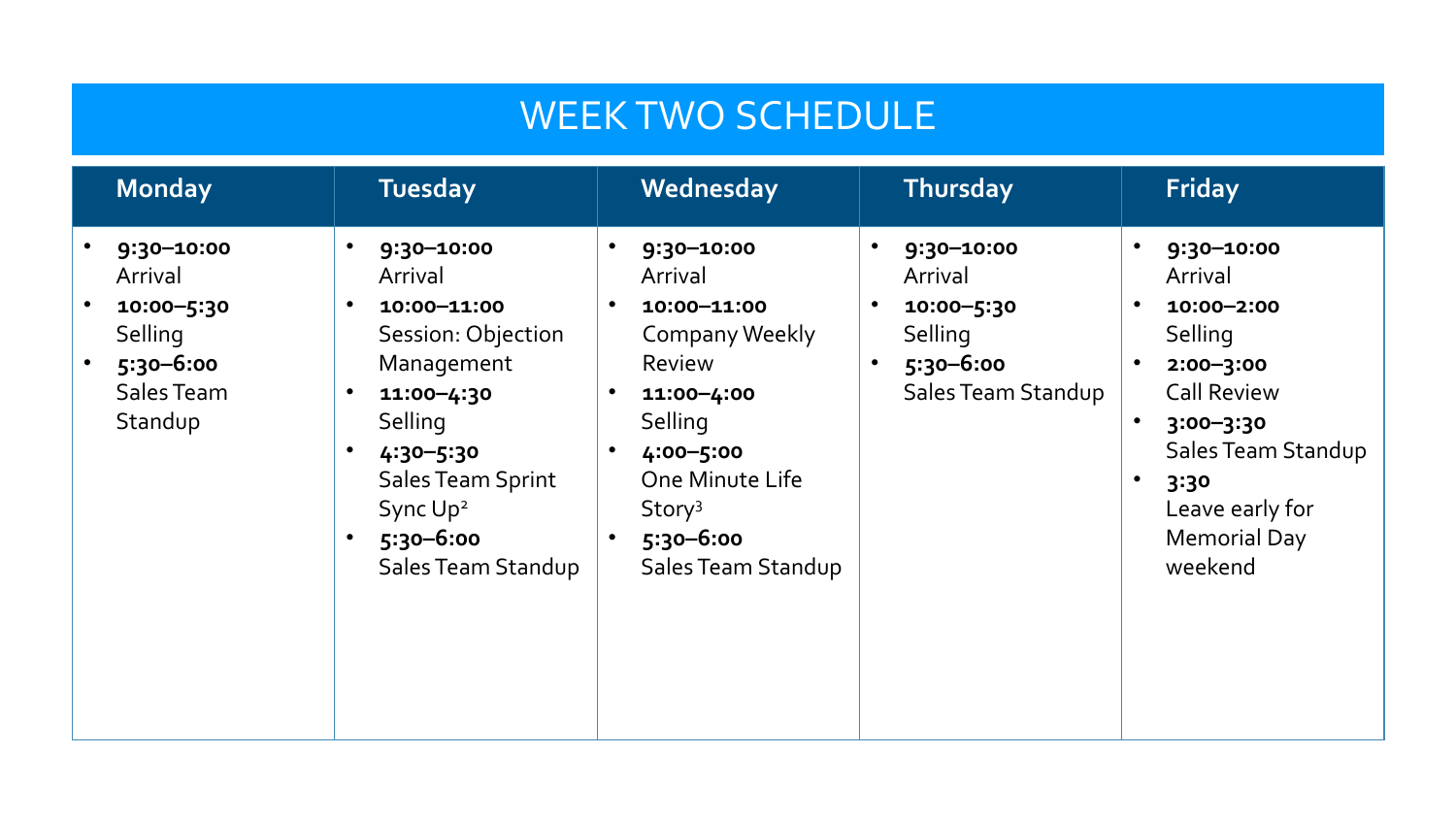#### WEEK THREE SCHEDULE

| <b>Monday</b>                       | <b>Tuesday</b>                                                                                                                                                                                                                                                             | Wednesday                                                                                                                                                                  | Thursday                                                                                                                                                                                     | <b>Friday</b>                                                                                                            |
|-------------------------------------|----------------------------------------------------------------------------------------------------------------------------------------------------------------------------------------------------------------------------------------------------------------------------|----------------------------------------------------------------------------------------------------------------------------------------------------------------------------|----------------------------------------------------------------------------------------------------------------------------------------------------------------------------------------------|--------------------------------------------------------------------------------------------------------------------------|
| Memorial Day.<br>Enjoy the holiday! | $9:00 - 9:30$<br>$\bullet$<br>Arrival<br>9:30-10:30<br>$\bullet$<br><b>Smart Host</b><br>Breakfast w/ a Data<br>Scientist<br>10:30-4:30<br>Selling<br>4:30-5:30<br><b>Sales Team Sprint</b><br>Sync Up<br>6:30-8:00<br>$\bullet$<br>Family Dinner +<br>Circle <sup>4</sup> | 9:30-10:00<br>Arrival<br>10:00-11:00<br>Company Weekly<br>Review<br>11:00-4:00<br>Selling<br>4:00-5:00<br><b>Call Review</b><br>$5:30 - 6:00$<br><b>Sales Team Standup</b> | 9:30-10:00<br>$\bullet$<br>Arrival<br>10:00-11:00<br>$\bullet$<br>Session: Hotel &<br>Airline Pricing (Led<br>by Evan/Dave) <sup>5</sup><br>$5:30 - 6:00$<br>$\bullet$<br>Sales Team Standup | 9:30-10:00<br>$\bullet$<br>Arrival<br>10:00-4:00<br>$\bullet$<br>Selling<br>$\bullet$<br>4:00-4:30<br>Sales Team Standup |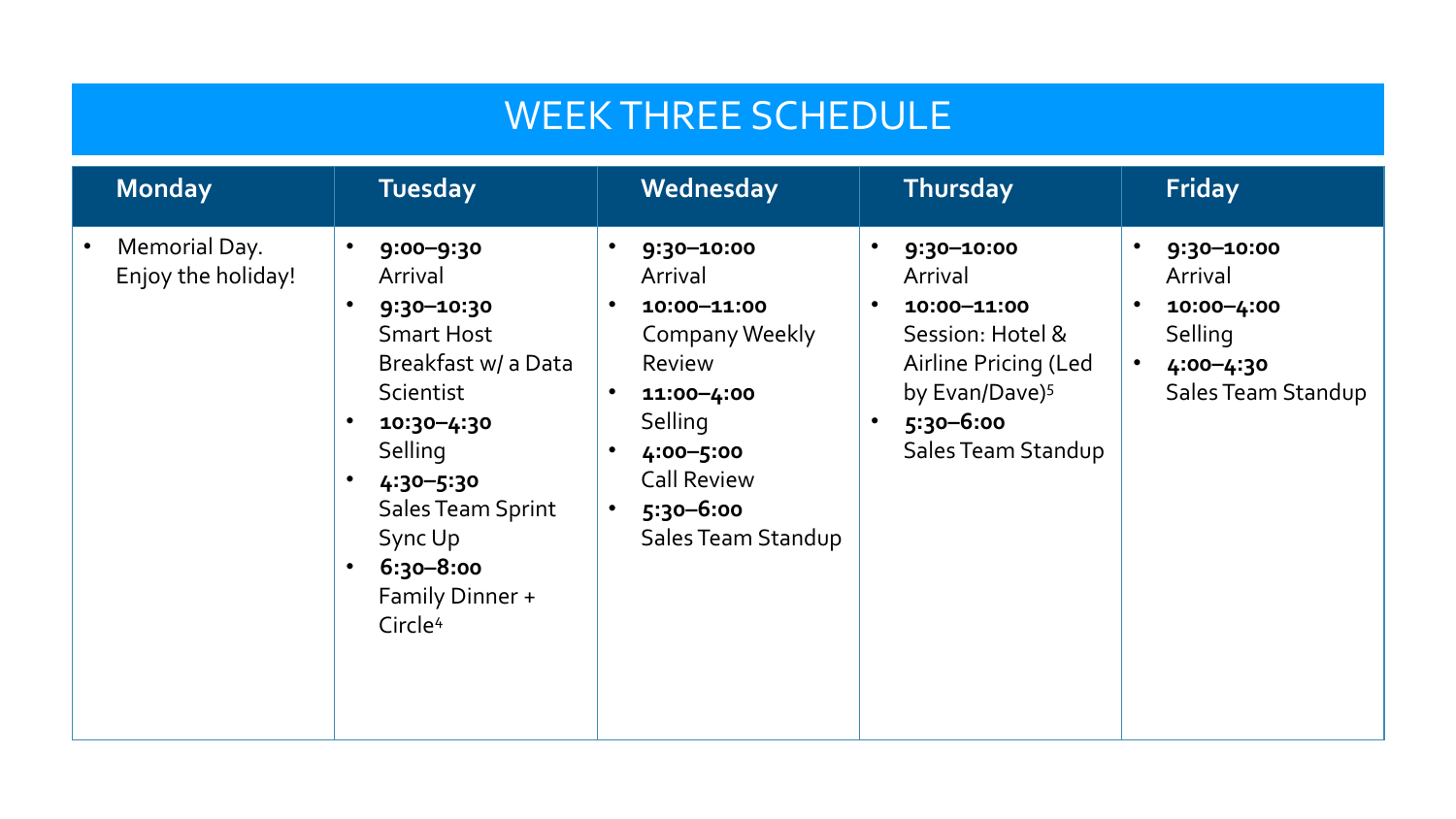### WEEK FOUR SCHEDULE

| <b>Monday</b>                                                                                         | <b>Tuesday</b>                                                                                                 | Wednesday                                                                                                                                                                                                                                                                                                               | Thursday                                                                                                                                                                                                                                                                  | <b>Friday</b>                                                                                                            |
|-------------------------------------------------------------------------------------------------------|----------------------------------------------------------------------------------------------------------------|-------------------------------------------------------------------------------------------------------------------------------------------------------------------------------------------------------------------------------------------------------------------------------------------------------------------------|---------------------------------------------------------------------------------------------------------------------------------------------------------------------------------------------------------------------------------------------------------------------------|--------------------------------------------------------------------------------------------------------------------------|
| $9:30 - 4:00$<br>Selling<br>4:00-5:30<br><b>Call Review</b><br>$5:30 - 6:00$<br>Sales Team<br>Standup | 9:30-10:00<br>Arrival<br>10:00-4:00<br>Selling<br>4:00-6:30<br>Sales Team<br>Weekly + Monthly<br><b>Review</b> | $9:00 - 9:30$<br>Arrival<br>9:30-10:30<br><b>Entire Team Weekly</b><br><b>Review</b><br>10:30-1:00<br><b>Entire Team</b><br><b>Monthly Review</b><br>$1:00 - 5:30$<br>Selling<br>$5:30 - 6:00$<br>Sales Team Standup<br>7:00-10:00<br><b>StartupBus NYC</b><br>2015 Kickoff Party<br>o Optional but fun.<br>#Networking | 9:30-10:00<br>$\bullet$<br>Arrival<br>10:00-1:00<br>Selling<br>$\bullet$<br>$1:00 - 2:00$<br>Session:<br>Engineering (Led by<br>Dave)<br>$2:00 - 3:30$<br>$\bullet$<br>Selling<br>$3:30 - 4:30$<br><b>Call Review</b><br>$5:30 - 6:00$<br>$\bullet$<br>Sales Team Standup | 9:30-10:00<br>$\bullet$<br>Arrival<br>10:00-4:00<br>$\bullet$<br>Selling<br>4:00-4:30<br>$\bullet$<br>Sales Team Standup |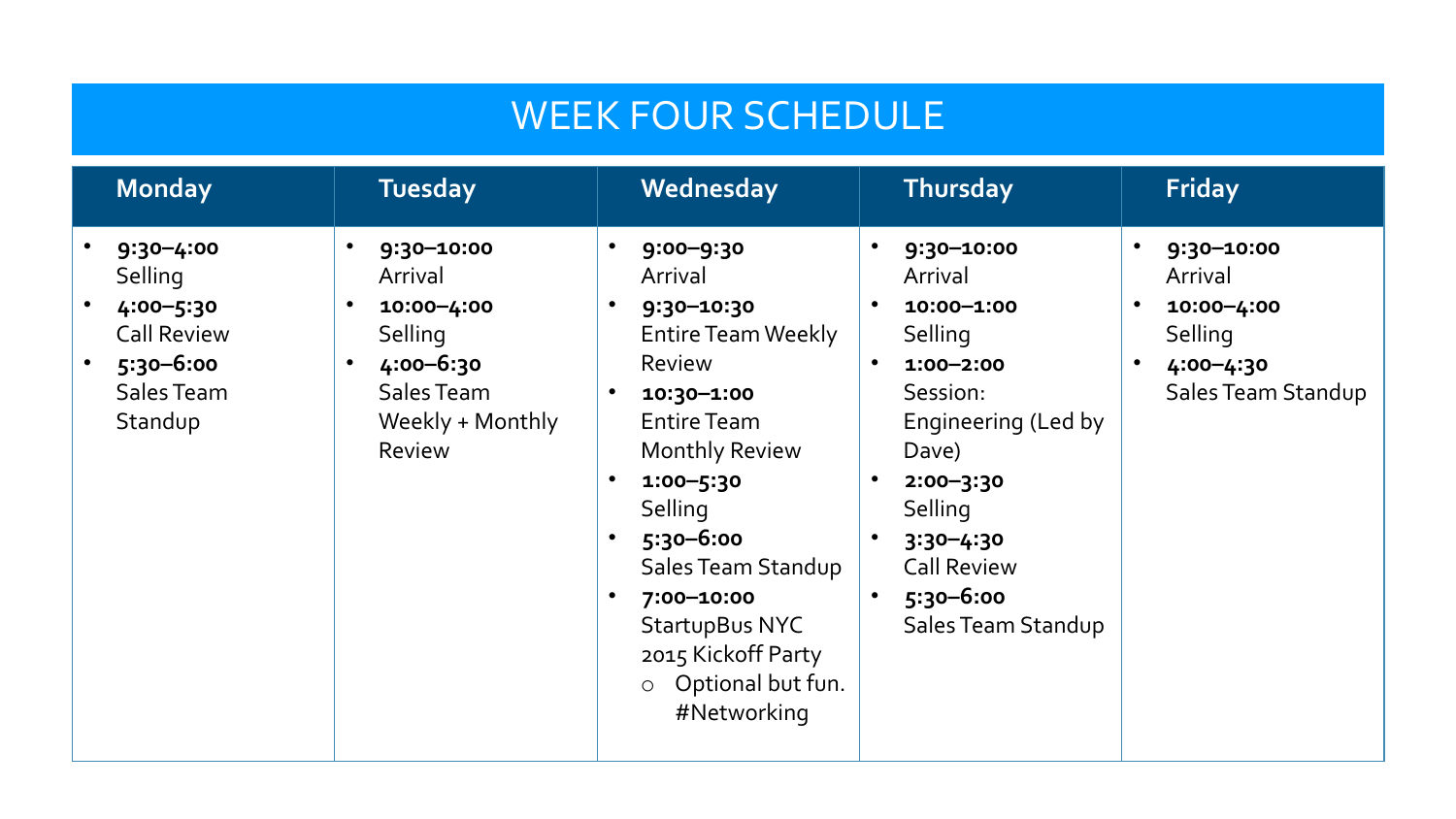#### **NOTES**

**<sup>1</sup>Time Capsule:** A 90–minute entire team exercise designed to explore how people's vision for the company's growth over the next year. Each person gets one notecard, and takes 15 minutes to answer the following questions:

- Where do you see yourself a year from today?
- What mark do you want to leave on the company?
- What new skill do you want to learn this year?
- Where do you see the company a year from now?
- Where should we go for the next company retreat? Why?

Everyone then shares their answers together. The leader takes the notecards and delivers them to everyone exactly one year later. Just like a time capsule!

**<sup>2</sup>Sales Team Sprint Sync Up:** This is a one hour recap for the week. Similar to any other "all hands" with the sales team. You go through each person's goals, pipeline, and set goals for the upcoming week.

**<sup>3</sup>One Minute Life Story:** A 1-hour exercise designed to help the sales team take a very complex and context-heavy story and condense into a clear 1 minute story. There's nothing more complex than someone's life story. Everyone takes 10 minute to craft a "one minute pitch" of their life story. They should try to make it sound like they've lived the most epic life without lying. Everyone provides feedback.